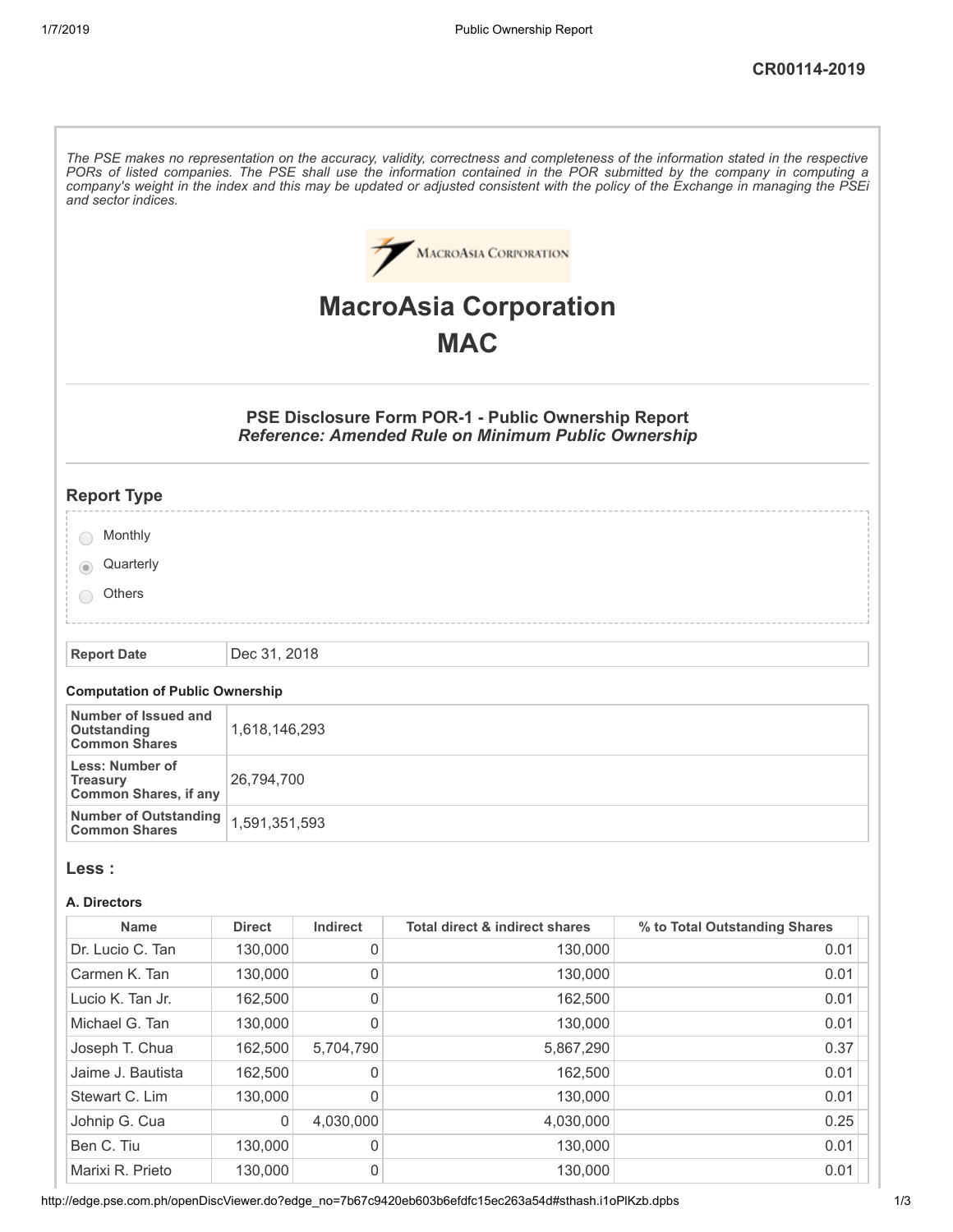#### 1/7/2019 Public Ownership Report

| iam⊔<br>١W | .000<br>30    | 700<br>765. | 895.700      | 0.06                            |
|------------|---------------|-------------|--------------|---------------------------------|
|            | 7.500<br>.397 | .500.490    | .990<br>.897 | $\overline{\phantom{a}}$<br>◡.≀ |

#### **B. Officers**

| <b>Name</b>                     | <b>Direct</b> | Indirect            | Total direct & indirect shares | % to Total Outstanding Shares |
|---------------------------------|---------------|---------------------|--------------------------------|-------------------------------|
| Atty. Florentino M. Herrera III |               | $299,000$ 6,979,637 | 7.278.637                      | 0.46                          |
|                                 | 299.000       | 6,979,637           | 7,278,637                      | 0.46                          |

#### **C. Principal/Substantial Stockholders**

| <b>Name</b> | <b>Direct</b> | Indirect | Total direct & indirect shares | % to Total Outstanding Shares |
|-------------|---------------|----------|--------------------------------|-------------------------------|
|             |               |          |                                |                               |
|             |               |          |                                |                               |

# **D. Affiliates**

| <b>Name</b>                            | <b>Direct</b> | <b>Indirect</b> | <b>Total direct &amp; indirect</b><br>shares | % to Total Outstanding<br><b>Shares</b> |
|----------------------------------------|---------------|-----------------|----------------------------------------------|-----------------------------------------|
| Baguio Gold Holdings Corp.             | 114,400,000   | 0               | 114,400,000                                  | 7.19                                    |
| Conway Equities, Inc.                  | 110,643,000   | 0               | 110,643,000                                  | 6.95                                    |
| Pan Asia Securities Corp.              | 90,043,525    | 0               | 90,043,525                                   | 5.66                                    |
| Solar Holdings Corp.                   | 76,700,000    | 0               | 76,700,000                                   | 4.82                                    |
| Dragonstar Management Corp             | 69,875,000    | 0               | 69,875,000                                   | 4.39                                    |
| Profound Holdings, Inc.                | 61,750,000    | 0               | 61,750,000                                   | 3.88                                    |
| Excel Ventures, Inc                    | 61,626,500    | $\mathbf 0$     | 61,626,500                                   | 3.87                                    |
| <b>Bigearth Equities Corporation</b>   | 60,450,000    | 0               | 60,450,000                                   | 3.8                                     |
| Palomino Ventures, Inc.                | 37,570,000    | 0               | 37,570,000                                   | 2.36                                    |
| Primeline Realty, Inc                  | 32,500,000    | 0               | 32,500,000                                   | 2.04                                    |
| Artisan Merchandising Corp             | 32,500,000    | 0               | 32,500,000                                   | 2.04                                    |
| Golden Path Realty Corporation         | 32,500,000    | 0               | 32,500,000                                   | 2.04                                    |
| Clipper 8 Realty & Development<br>Corp | 32,500,000    | 0               | 32,500,000                                   | 2.04                                    |
| Absolute Holdings & Equities, Inc.     | 32,500,000    | $\mathbf 0$     | 32,500,000                                   | 2.04                                    |
| Caravan Holdings Corporation           | 32,500,000    | $\mathbf{0}$    | 32,500,000                                   | 2.04                                    |
| <b>Quality Holdings Inc</b>            | 32,500,000    | 0               | 32,500,000                                   | 2.04                                    |
| Sunway Equities inc                    | 29,211,000    | 0               | 29,211,000                                   | 1.84                                    |
| Infinity Equities Incorporated         | 28,600,000    | 0               | 28,600,000                                   | 1.8                                     |
| <b>Bestview Development Corp</b>       | 28,600,000    | 0               | 28,600,000                                   | 1.8                                     |
| <b>Basic Options Inc</b>               | 28,600,000    | 0               | 28,600,000                                   | 1.8                                     |
| <b>Winsor Merchandising Corp</b>       | 28,600,000    | 0               | 28,600,000                                   | 1.8                                     |
| Prima Equities & Investments Corp      | 28,600,000    | 0               | 28,600,000                                   | 1.8                                     |
| Legacy Holdings Inc                    | 28,600,000    | 0               | 28,600,000                                   | 1.8                                     |
| Kinston Realty & Development Corp      | 28,600,000    | 0               | 28,600,000                                   | 1.8                                     |
| <b>Wonderoad Corporation</b>           | 16,250,000    | 0               | 16,250,000                                   | 1.02                                    |
|                                        | 1,156,219,025 | 0               | 1,156,219,025                                | 72.66                                   |

#### **E. Government**

| <b>Name</b> | <b>Direct</b> | Indirect | Total direct & indirect shares | % to Total Outstanding Shares |
|-------------|---------------|----------|--------------------------------|-------------------------------|
|             |               |          |                                |                               |
|             |               |          |                                |                               |

## **F. Banks**